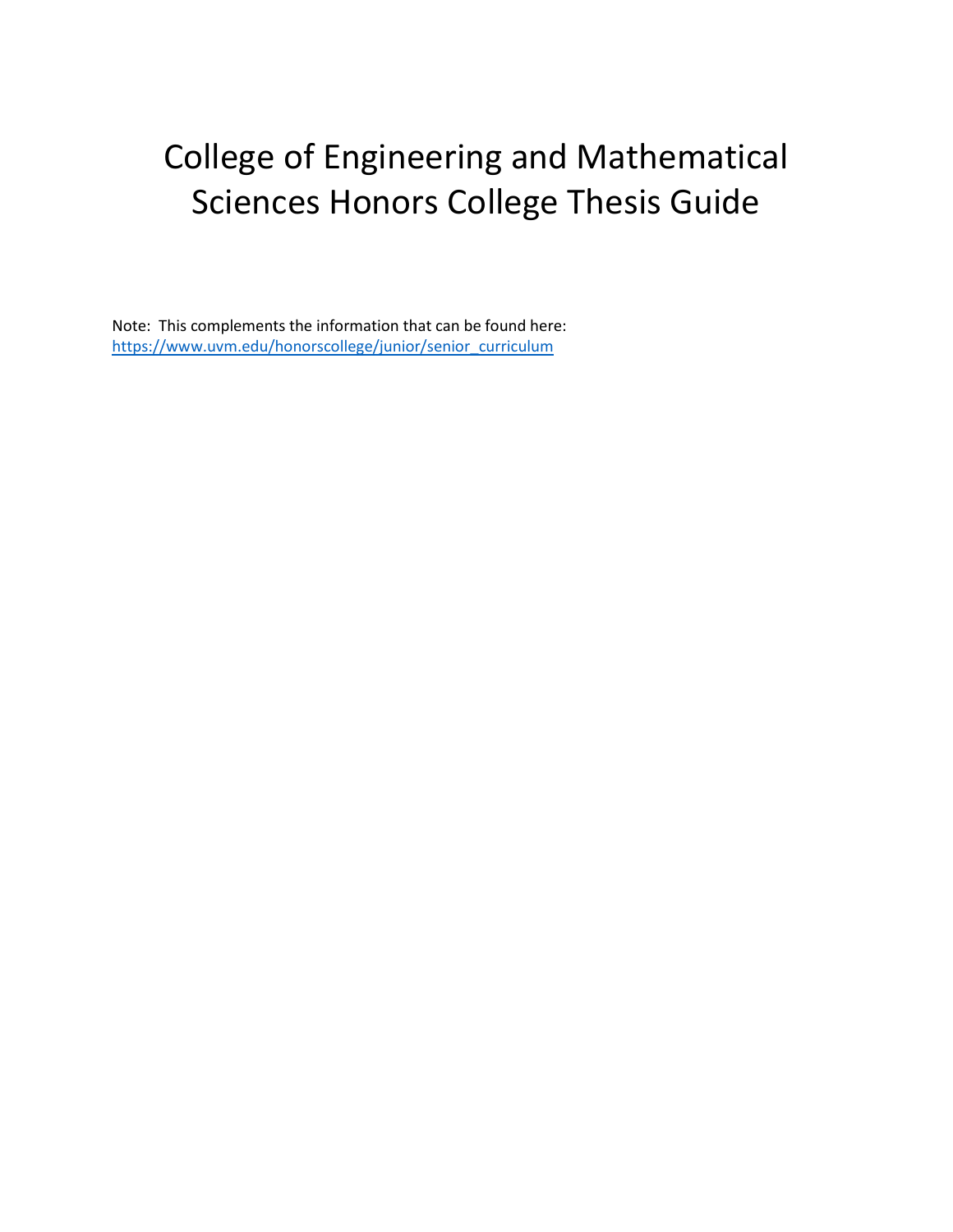# **Table of Contents**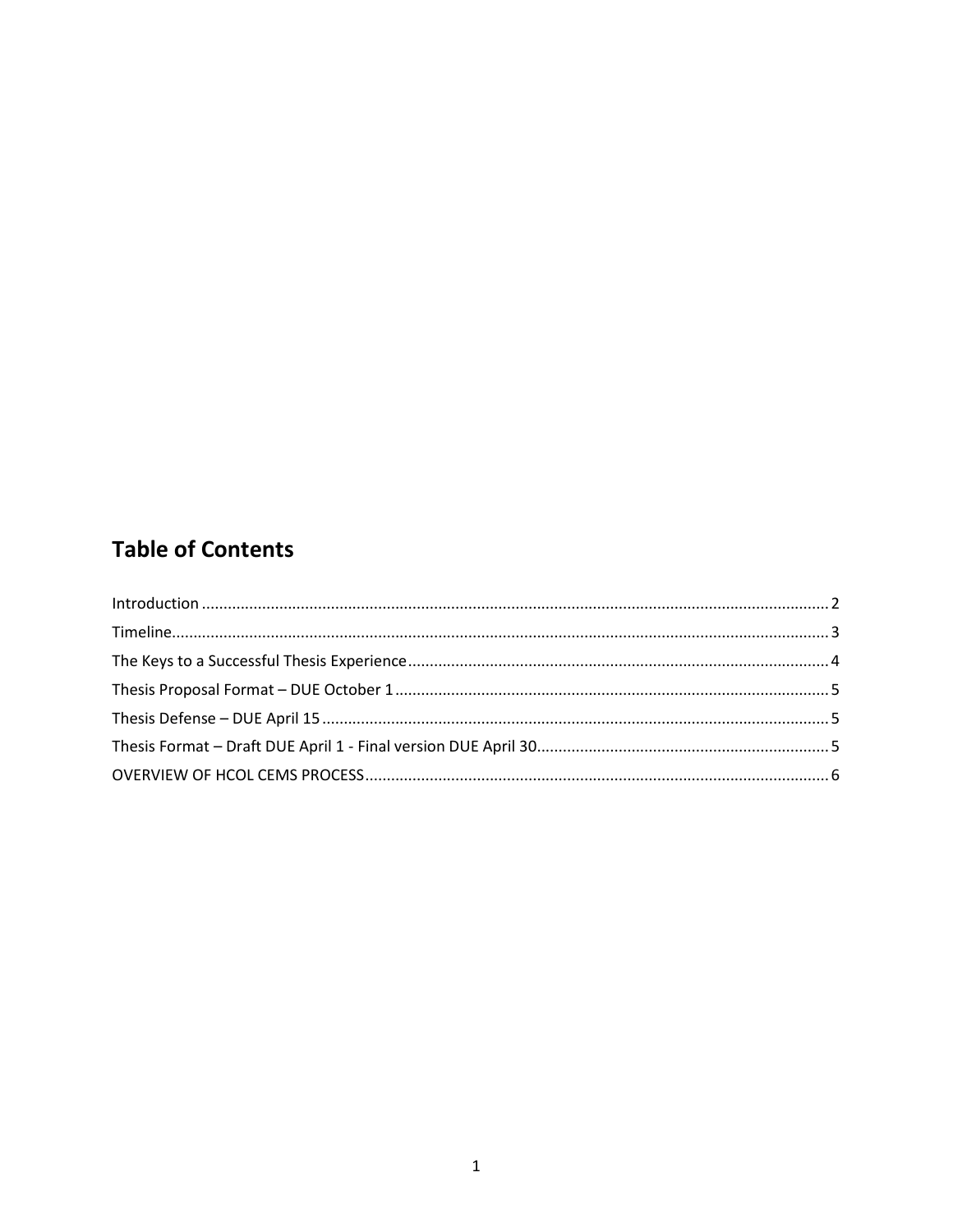## <span id="page-2-0"></span>Introduction

Writing an Honors Thesis in CEMS is not only a means to graduating with Honors but is a way to explore a topic in depth that you are passionate about. Your thesis can be in your field, advised by someone in your home department, or it can be something that you pursue as a hobby or interest and be advised by other faculty on campus. It can be an applied project or a research project. If you are in engineering, it can also be an expansion of your senior design project reflecting your own independent work (please speak to either Dustin Rand or Jon Lens). Some thesis examples are listed in the box below. This guide attempts to walk you through the timeline for your thesis and provides details for submission of a thesis proposal and completion of the thesis project. It is a living document, and thus your suggestions for improving it are encouraged (email [Linda.Schadler@uvm.edu](mailto:Linda.Schadler@uvm.edu) – the Dean of CEMS).

### **Refining a Phase Vocoder for Vocal [Modulation](http://scholarworks.uvm.edu/hcoltheses/325)**

Vocal harmonies are a highly sought-after effect in the music industry, as they allow singers to portray more emotion and meaning through their voices. The chords one hears when listening to nearly any modern song are constructed through common ratios of frequencies (e.g., the recipe for a major triad is 4:5:6). Currently, vocal melodies are only readily obtainable through a few methods, including backup singers, looper-effects systems, and post-process overdubbing. The issue with these is that there is currently no publicly-available code that allows solo-artists to modulate input audio to whatever chord structure is desired while maintaining the same duration and timbre in the successive layers.

This thesis plans to address this issue using the phase vocoder method. If this modulation technique is successful, this could revolutionize the way vocalists perform. The introduction of real-time self harmonization would allow artists to have access to emphasized lyrical phrases and vocals without needing to hire and train backup vocalists. This phase vocoder would also allow for more vocal improvisation, as the individual would only need to know how to harmonize with themselves and would thus not be relying on interpreting how backup vocalists plan on moving the melody when creating more spontaneously.

#### **[Ergonomic](http://scholarworks.uvm.edu/hcoltheses/230) Lacrosse Stick Design and its Effect on Faceoff Mechanics**

Lacrosse is one of the only sports that provides an equal opportunity for possession after a stoppage of play. Subsequently, winning a faceoff is a key component of success for the sport. As faceoff specialization increases in the sport of men's lacrosse, players are looking for any advantage they can gain, often modifying elements of their sticks to best suit the faceoff procedure. This study looked at the implications of modifying the geometry of the shaft to increase the torque generated during the faceoff, using the most common faceoff clamping technique. The study found that three of the four geometric modifications yielded a statistically significant increase in torque generated during the faceoff. The method that generated the highest increase in torque was also deemed the most natural and comfortable for the participants.

### **Statistical Analysis and Graphic [Representation](http://scholarworks.uvm.edu/hcoltheses/25) of the Correlation of Bach and Chopin [Preludes](http://scholarworks.uvm.edu/hcoltheses/25)**

This study uses statistical techniques to compare the Roman numeral analysis of the first phrase in each of the 24 preludes composed by Johann Sebastian Bach and 24 preludes of corresponding key composed by Frederic Chopin. Bach composed a book of 24 preludes, *The Well Tempered Clavier*, consisting of a prelude in each major and minor key. Chopin also composed 24 preludes in each key throughout his career. Initially, this study will use Roman numeral analysis and other music theory techniques to analyze the first phrase of these works. Statistical methods will then be used to describe and compare, by key, elements of each Chopin and Bach prelude. The music analysis will be done by hand for the first phrase of each of the 48 pieces. The statistical analysis will focus on certain musical features, specifically chord frequency, chord progression, and non-chord tone frequency and use hypothesis tests and confidence intervals to quantify their differences. The results will include a graphical summary of each separate piece, composer, and comparisons of each. The results will also include p-values that illustrate the closeness of the musical elements being studied. This study will show how the relationship of these specific components of the compositions can be portrayed, and will determine how much statistical similarity there is between the components being studied. It will generally demonstrate how elements of musical compositions can be observed and measured statistically.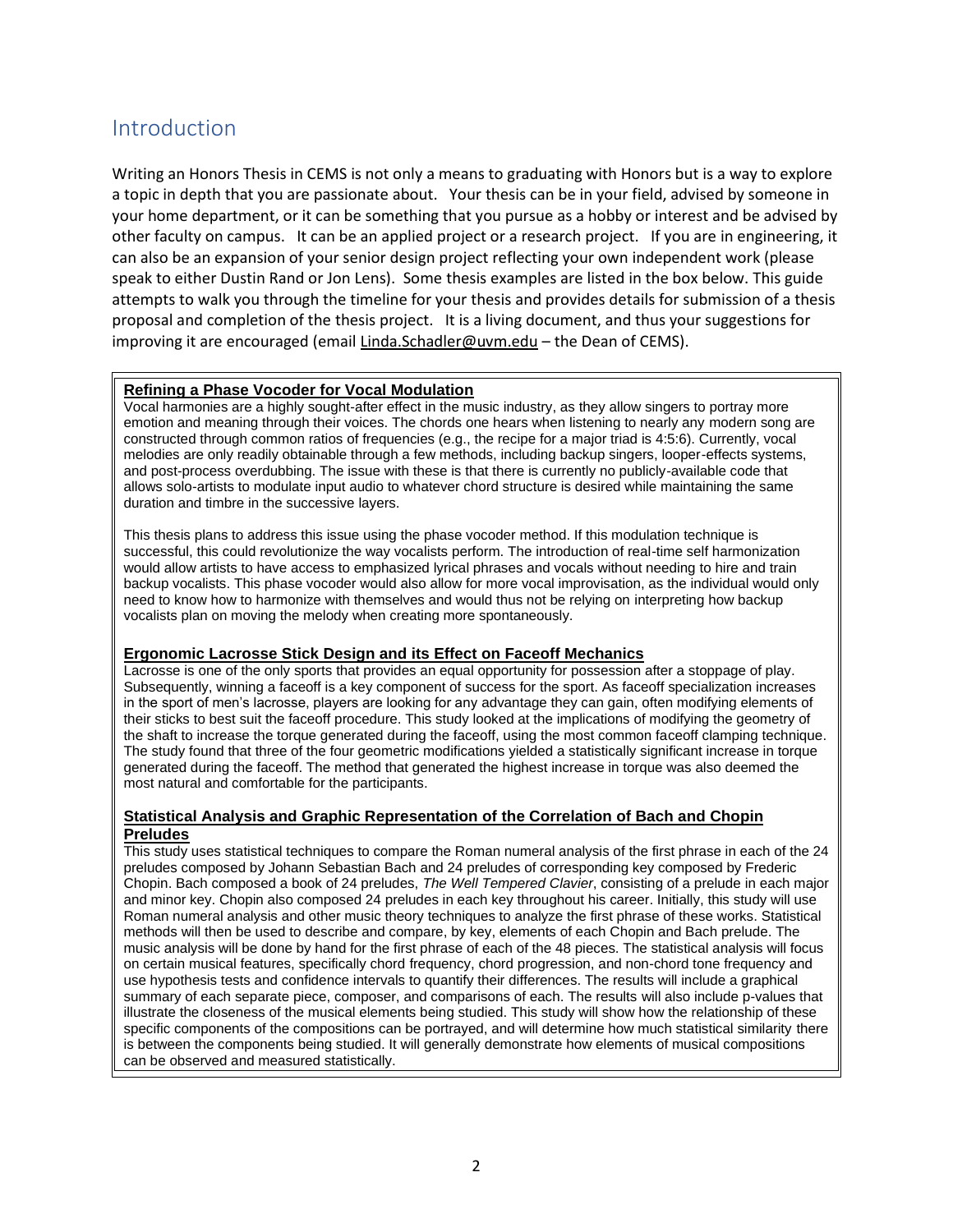# <span id="page-3-0"></span>Timeline

The basic timeline is as follows:

### **Fall Junior Year**

- 1. Participate in a set of information sessions required for CEMS 101 (the junior HCOL course). If you are a sophomore ahead of schedule, be sure to contact the Dean to make sure you are getting the appropriate emails (NOTE: These did not occur for Fall 2020). These typically include:
	- a. Meeting with the Dept Chair to hear about the research available in the Department
	- b. Attending a research seminar in CEMS
	- c. Attending a research poster session or CS fair
	- d. Meet with your Dean or your faculty advisor to make sure your schedule is on track.
- 2. Identify an advisor this is best done during the fall semester

### **Spring Junior Year**

- 1. Take CEMS 101. This is a 1 credit HCOL course that is a means for keeping you on track and providing some key information for research.
- 2. Work with your advisor to further advance the ideas for your project and ideally narrow it down to some key goals.
- 3. Complete significant library research on the background of prior work needed to clarify your research/project goals and where there is need in the field for more work.
- 4. Identify an Honors Thesis Committee. The Committee is comprised of two faculty members, including your thesis advisor. At least one Committee member must be in your major department. Your committee may have more than 2 members.

*Note1: Sometimes students change their thesis plans over the summer / early fall because they uncover something truly unique, so don't feel you are locked in. On the other hand, the earlier you can identify a topic, the more planning you can do!*

*Note 2: Sometimes students do some of their thesis work over the summer between junior and senior year.* 

### **Fall Senior Year**

- 1. Register for XX193 under your advisor's name.
- 2. Meet weekly with your research advisor (up to you to schedule a time with them)
- 3. Prepare a written thesis proposal and submit it to your Honors Thesis Committee by October 1; Your advisor should notify you that your project is approved no later than November 1. Your advisor should notify the appropriate CEMS HCOL Representative that a thesis project has been approved. They are currently: Professor George Pinder for Engineering and Professor Jun Yu for CS, Math & Statistics
- 4. Complete a significant portion of your research / project.

### **Spring Senior Year**

- 1. Register for XX194 under your advisor's name.
- 2. Finish your research and write up your thesis by April 1. Provide it to your committee. This means getting a draft of your thesis to your advisor in early- to mid-March.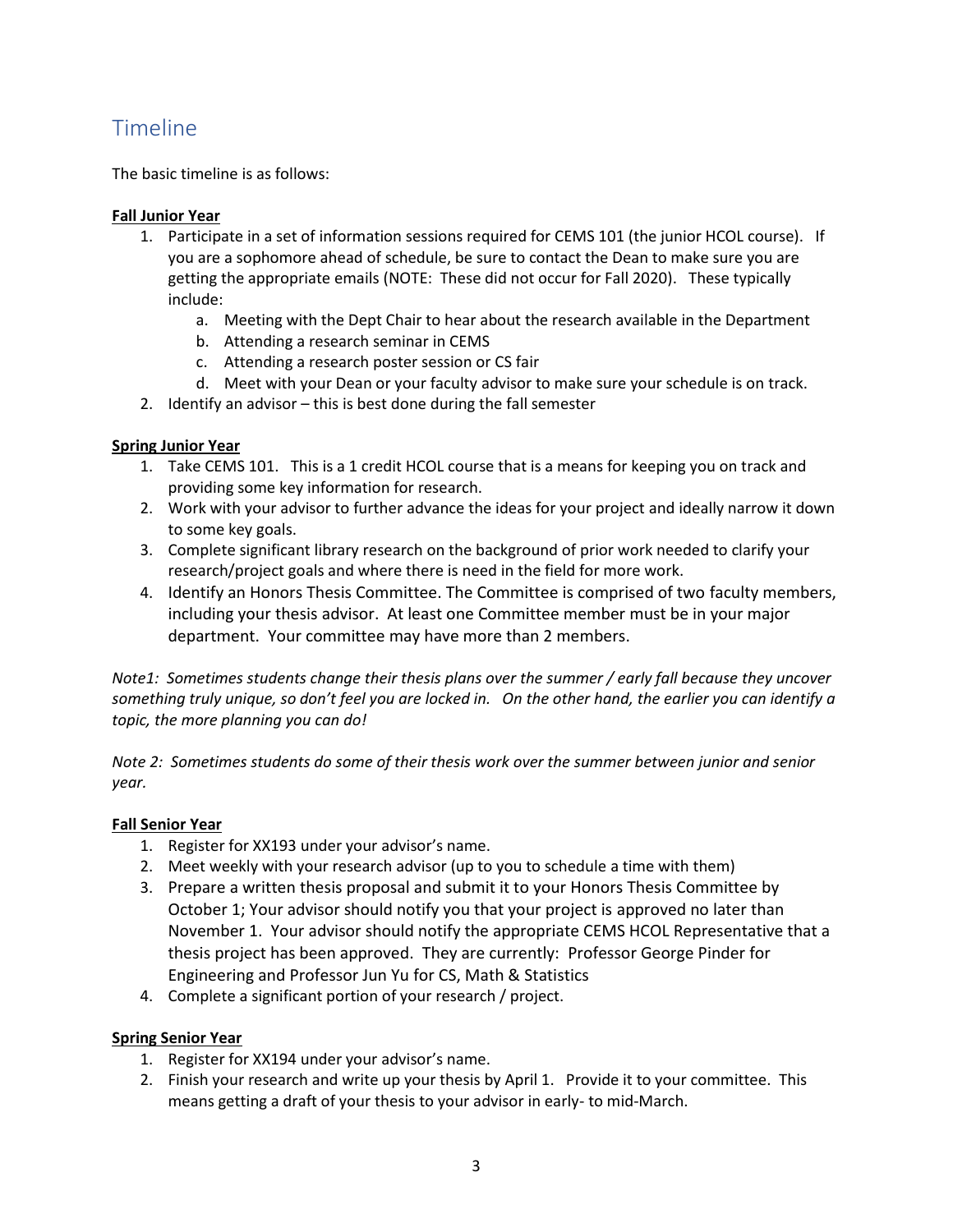- 3. Complete a thesis defense by April 15. Set this date sometime in February to make sure you can coordinate everyone's schedule. The presentation should be about thirty minutes long, and must be attended by the Honors Thesis Committee and announced publicly at least one week prior to the presentation date. No formal evaluation is associated with the presentation, but it should serve as a discussion of the thesis, with the goal of providing constructive suggestions towards improving the final manuscript. All revisions are due by April 30.
- 4. Your thesis defense is open to the public.

## <span id="page-4-0"></span>The Keys to a Successful Thesis Experience

- 1. Find a topic you are passionate about. This may be the hardest part, but figuring out what you are passionate about is important for when you look for jobs or apply to graduate school as well.
- 2. Find an interesting question that has not been answered before. This is why it is important to read the literature and *talk to a bunch of people*. Look at those projects on the first page. Very few of them are standard research projects on some professor's area of interest! You are Honors College students – be creative!
- 3. Set some clear goals that can be accomplished. You may be passionate about wind energy, but building a wind turbine at UVM is likely not possible. However, you could work with someone who has all the data on wind speed and trajectories in New England and your project would be about finding local sites for potential wind turbines and predicting how they would impact the grid. Perhaps you could want to work with NRG systems to measure wind speeds on campus to determine if microturbines would work here. Perhaps you want to work with a new startup – Packetized Energy – to help them with their modeling or tool development.
- 4. Once you have clear goals, think through what you need to accomplish them. What control experiments are needed? What equipment would need to be ordered? What set of experiments or models would answer your question and meet your goals. A good thesis means thinking through the details.
- <span id="page-4-1"></span>5. Consider applying for funding to support your thesis research. UVM and CEMS have a number of opportunities to support the research, writing, and presentation of thesis projects. As your ideas about a topic coalesce, you should also reach out to the Office for Fellowships, Opportunities, and Undergraduate Research to explore what, if, any funds are available for your project: (four@uvm.edu).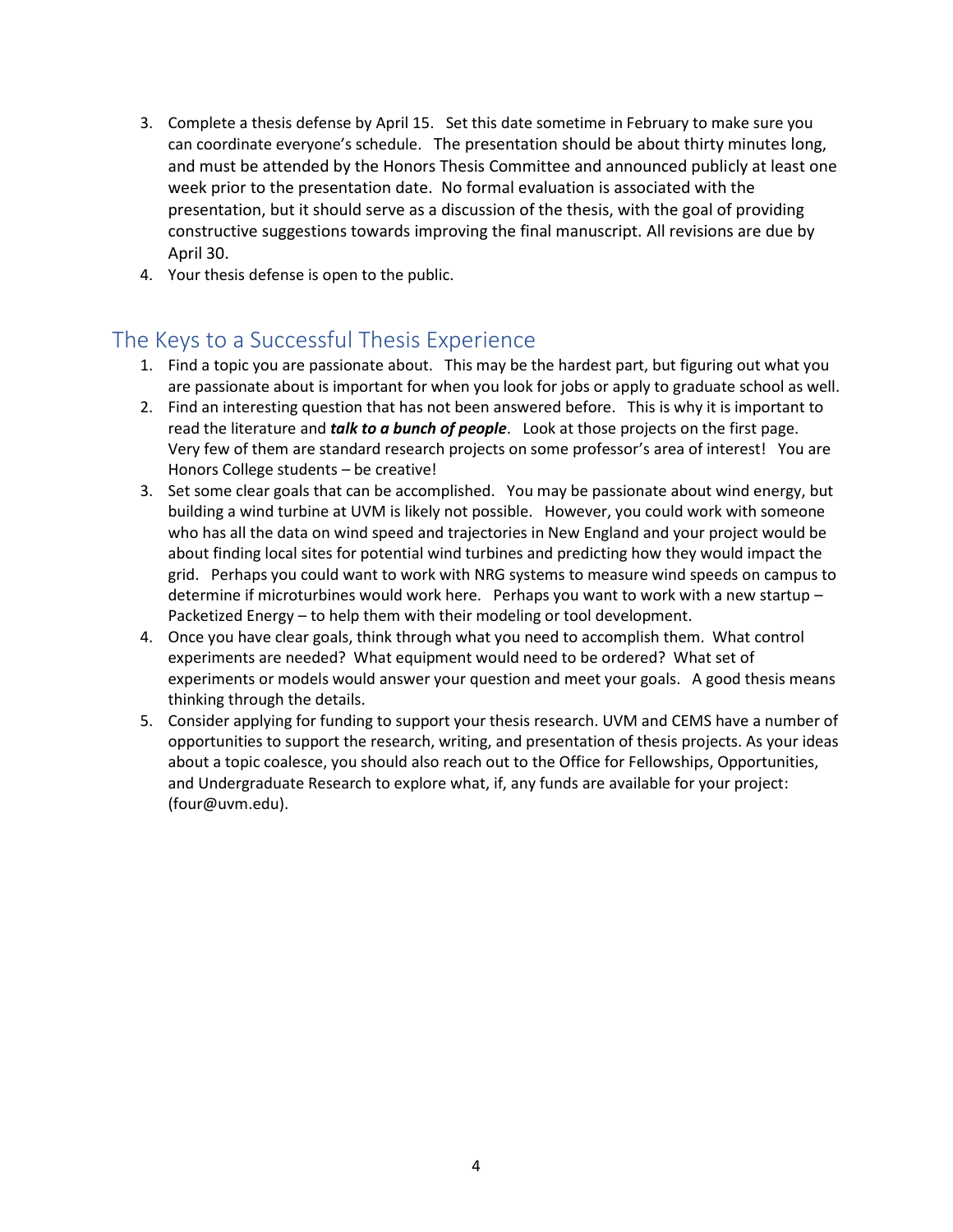# Thesis Proposal Format – DUE October 1

The thesis proposal is 5 pages long (at least). It should include the following sections:

- 1. **Introduction** introduce the research question or the project motivation.
- 2. **Background** This should review the relevant literature. It should not just be a summary of papers, but a critical review of the current literature that shows where the holes are that your thesis will solve or contribute to solving.
- 3. **Goals** The thesis goals should follow directly from the background / literature review.
- 4. **Specific workplan with timelines**. It is often helpful to organize this around your thesis goals. This section should include a budget if there are significant costs.

This proposal should be submitted to your Honors Thesis Committee by October 1. Your advisor should notify you that your project is approved no later than November 1. Your advisor should notify the appropriate CEMS HCOL Representative that a thesis project has been approved.

# <span id="page-5-0"></span>Thesis Defense – DUE April 15

The thesis defense should be about 30 minutes long (~30 slides) and should give the motivation and background for the work, the experimental approach or design approach, the results and any discussion of the results and conclusions. Key suggestions:

- 1. Put any references used on the slide (can be in small font)
- 2. No fonts (except for references) smaller than 18 point
- 3. Try not to have any slides with just words; the more pictures/images/graphs the better
- 4. Put the key take away for each slide somewhere on the slide

# <span id="page-5-1"></span>Thesis Format – Pre-Defense final version DUE April 1 – Revised final version DUE April 30

The best thing to do is to go look at a bunch of theses. UVM HCOL theses are available here: <https://scholarworks.uvm.edu/hcoltheses/>

But – in general a thesis will include:

- 1. An abstract that summarizes the work and results
- 2. Background that provides all the relevant information for the audience to understand prior work and experimental or design tools.
- 3. Experimental procedure, models used, methodology, or similar.
- 4. Results be sure that this includes prose as well as graphs/images. The prose should tell the reader what to notice in the graphs/images
- 5. Discussion of the results explaining what the results mean and how they are important. Summary and conclusions -A summary is different from conclusions. A summary summarizes the work. Conclusions are new understandings that develop as a result of the work or new questions/areas of exploration opened up by your research. (For a great example of a conclusion check out the open-ended 48 words that arguably won Crick and Watson a Nobel Prize in their 1953 description of the structure of DNA:

[https://www.exploratorium.edu/origins/coldspring/ideas/printit.html\)](https://www.exploratorium.edu/origins/coldspring/ideas/printit.html)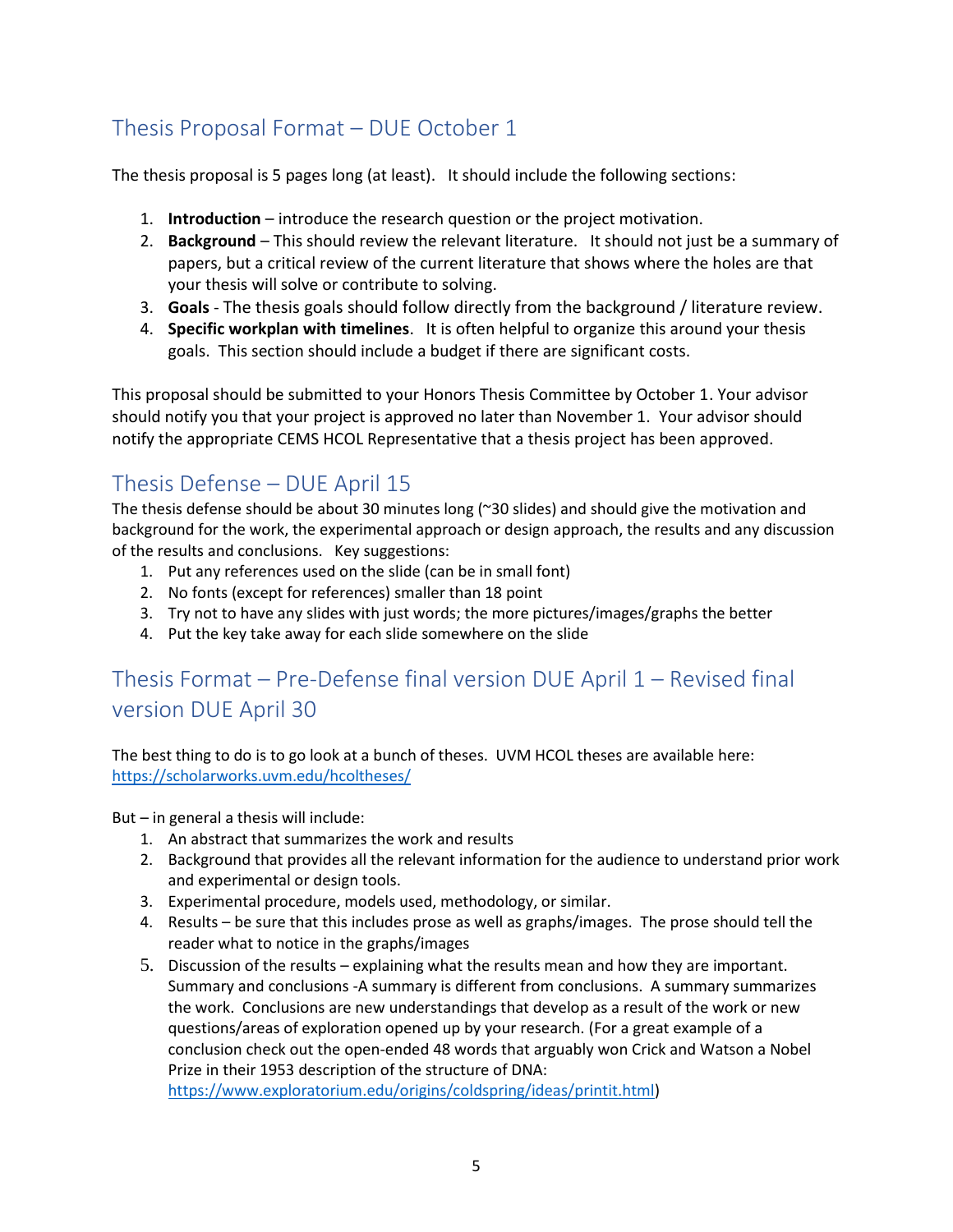### <span id="page-6-0"></span>OVERVIEW OF HCOL CEMS PROCESS

### CEMS-Honors, First Year **Students**

*Curriculum Requirements: HCOL 085 (fall); HCOL 086 (spring).*

Advising: First year students have <sup>a</sup> mandatory meeting with their Honors advisor to discuss Honors requirements, and UVM resources. All Honors College-CEMS first year students meet with designated CEMS-Honors advisor (currently: Genevieve Anthony) in CEMS Student Services for major and Honors planning.

**Students are responsible for**: Meeting with advisors, considering their academic interests and planning out their Honors requirements over four years.

**Advisors are responsible for**: Informing students of requirements, connecting them to co-curricular resources that may help inform interests.

**CEMS Faculty Coordinators are responsible for**: CEMS Faculty Coordinators typically do not meet with first year Honors College students.

### CEMS-Honors

### Sophomore Students

*Curriculum requirements: HCOL 185 (fall) HCOL 186 (spring). The timing of HCOL 186 can be varied for students who plan to study abroad the spring of their sophomore year.*

Advising: Honors College sophomores are encouraged to meet with their Honors advisor to plan out future Honors College requirements. Students continue to meet with designated Honors-College CEMS advisor in CEMS student services.

#### **Students are responsible for:**

Completeing all sophomore year requirements.

Planning out junior year credit requirements.

In the spring students are strongly encouraged to start exploring research options in their discipline, meet with faculty, and make plans to begin research in their field

**Advisors are responsible for:** Meeting with students, informing of requirements. Honors advisors also organize the spring advising session.

**CEMS Faculty Coordinators are responsible for:** In the spring the Honors College organizes an advising meeting with the Honors coordinators in each academic college; at this meeting faculty coordinators answer questions about getting involved in research in their field. CEMS-Honors Faculty Coordinators may meet with students on an ad-hoc basis.